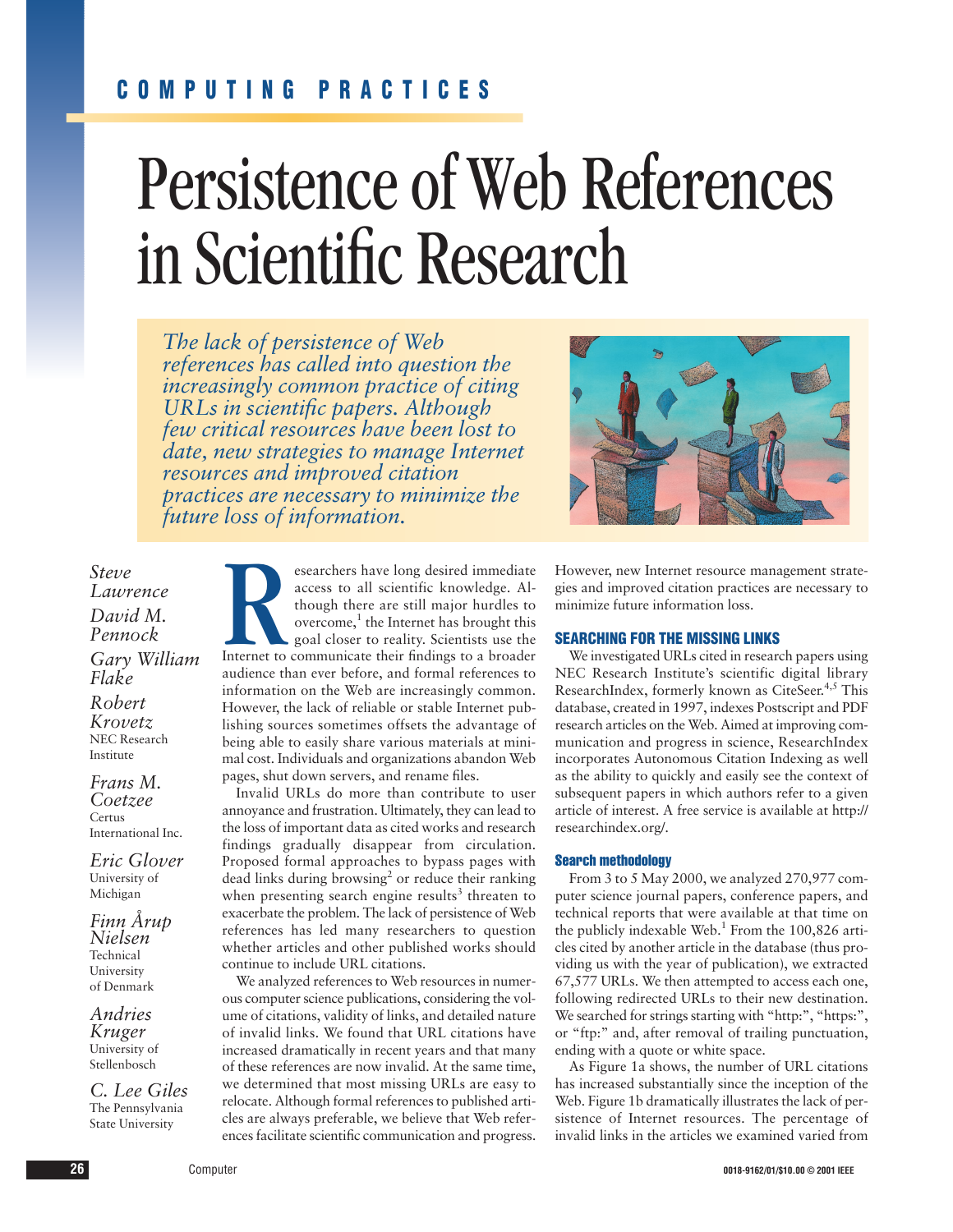23 percent in 1999 to a peak of 53 percent in 1994.

For a random sample of 300 invalid URLs, we attempted to find the new location of the page cited or, failing that, highly related information. Of these broken links, 32 percent were either extracted incorrectly from the papers, contained a syntax error such that they could never be valid, or were example links that we believe were never intended to be valid. Extraction errors were typically due to the Postscript/PDF-to-text conversion program not converting special characters correctly or inserting spaces within the URLs (our extraction routine corrects for some, but not all, easily identifiable cases). We removed these URLs from the data set; the percentages reported are for the remaining URLs.

### Search results

Figure 2a shows a breakdown of the remaining invalid URLs. An initial search by five researchers found the new location of the page or highly related information 80 percent of the time. They relocated 11 percent of the broken links by guessing an alternate URL or browsing the Web, and 44 percent using a search engine. For 25 percent of the URLs, they found highly related information likely to be a good substitute for the original page (without access to the original page we cannot guarantee the success of the match). For 6 percent of the invalid URLs, they could not find the new location although a formal citation did accompany it. They were unable to find the remaining 14 percent of missing links. A single second searcher was able to locate 80 percent of the



*Figure 1. (a) The average number of URLs contained in the articles versus the year of publication. (b) The percentage of invalid links contained in articles versus the year of publication, corrected for incorrectly extracted URLs. The reason for the lower percentage of invalid URLs in 1993 may be that a greater percentage of references at this early stage of the Web were to relatively well-known homepages for companies or organizations—for example, http://www.intel.com/.* 



*Figure 2. (a) Initial classification of a random sample of 300 invalid URLs. In many cases, it was possible to find the new location or highly related information. (b) Classification after a second search. A second searcher found most of the URLs that the first searchers could not find.*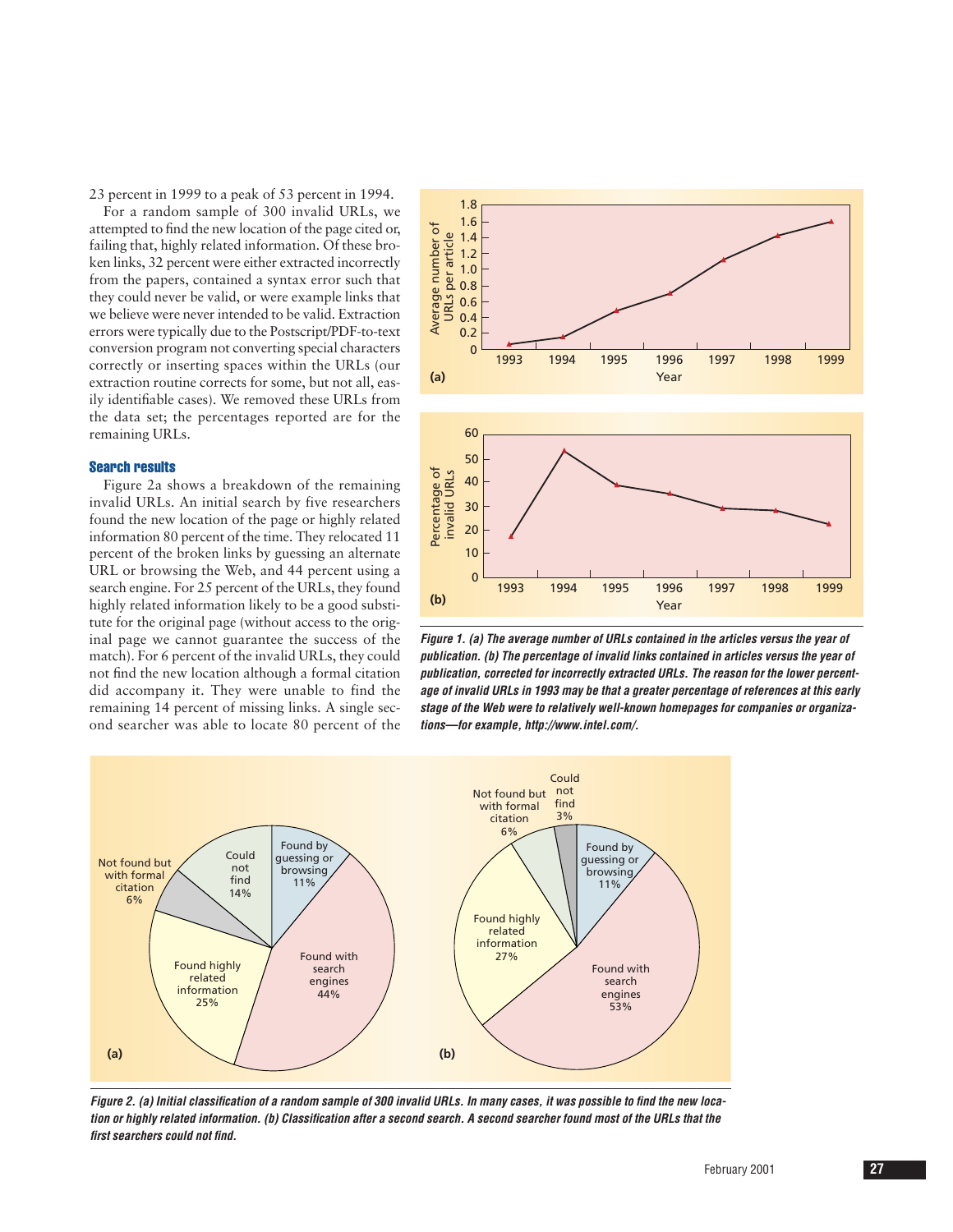# **Relocating URLs**

Individual searchers in our study used different search engines to relocate missing URLs or find related information. The most commonly used were Google, ResearchIndex, and NECI's Inquirus,<sup>1</sup> a metasearch engine that combines the results of several search engines. Because search engines index unique sets of Web pages, combining results can significantly improve Web coverage.<sup>2</sup> Other search engines used included AltaVista and Northern Light.

Numerous techniques exist to relocate information on the Web. The easiest is to search for a document by title or author, if they are known. It is also often useful to search for the title as a phrase. Examining a citation's context can generate queries on project, company, or institution names. Browsing from the top-level page, researcher homepage, or another alternative starting point may help relocate pages that may have moved within a site. It is also possible to guess possible new locations for example, if you suspect that a project moved from a specific machine to its own domain or that an individual's homepage changed to a standard notation such as http://www.x.com/~user/. Some sites have their own search engines that can be useful. If a URL has a relatively unique component, you can search for that as well.

### **References**

- 1. S. Lawrence and C.L. Giles, "Context and Page Analysis for Improved Web Search," *IEEE Internet Computing,* July/Aug. 1998, pp. 38-46.
- 2. S. Lawrence and C.L. Giles, "Accessibility of Information on the Web," *Nature,* 8 July 1999, pp. 107-109.

URLs reported as lost. As Figure 2b shows, this lowered the overall percentage of lost URLs to only 3 percent.

The searchers spent no more than five minutes looking for each moved or related URL. They achieved mixed results, with the most successful searchers locating all invalid URLs investigated and the least successful unable to locate 16 percent of them. This variation was due to differing search experience and abilities, degrees of persistence, and opinions regarding whether or not information was highly related. More of the broken links may have been locatable if additional time was spent searching, the searchers had more search experience, or if better search tools were available (see the sidebar, "Relocating URLs").

### Classifying lost URLs

The searchers estimated the difficulty of relocating or finding substitute information for the invalid URLs using the following classes: *easy, somewhat difficult,* and *very difficult.* Figure 3a shows the percentage of lost URLs in each class. Most missing links were easy to relocate.

For each invalid URL that we could not locate, we examined the citation's context in the respective paper. We estimated the URL's importance in relation to the ability of future researchers to verify or build on the paper using the following classes: *not very important, somewhat important,* and *very important.* We classified half of the URLs as not very important, 41 percent as somewhat important, and only 9 percent as very important. As Figure 3b shows, no very important lost URLs remained after the second search.

### **CAUSES OF INVALID URLS**

Through our manual analysis of missing links, we have identified several reasons why URLs become invalid. First, personal homepages tend to disappear when researchers move. Second, many who restructure Web sites fail to maintain old links. These problems are likely to persist without improved citation practices.



*Figure 3. (a) Classification of the difficulty locating invalid URLs. It was easy to find the new location of most invalid links. (b) Importance of lost URLs. None of the lost links remaining after a second search were very important to the ability of future researchers to verify or build on the paper containing the citation.*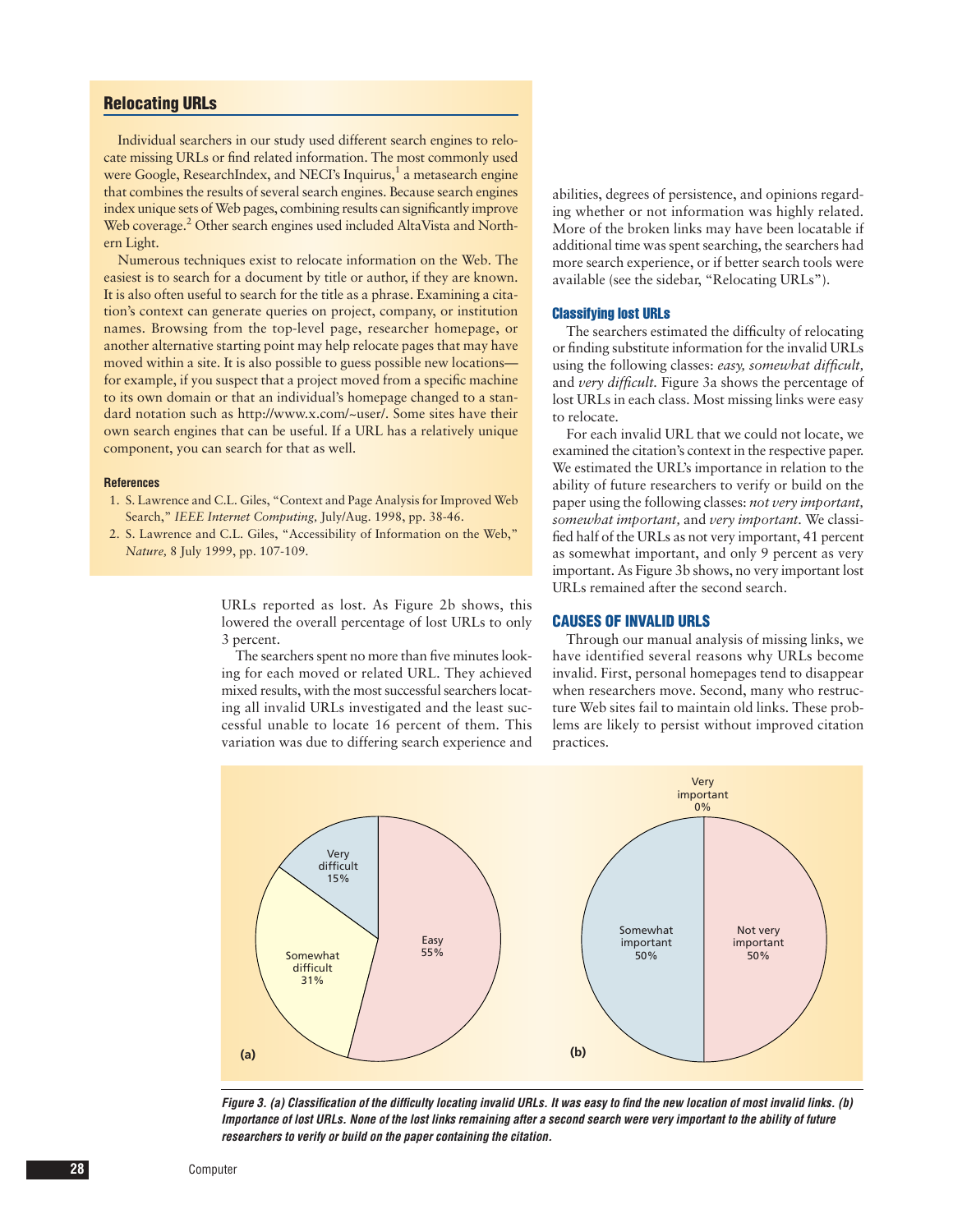# **Preserving Web Resources Using URNs**

A major limitation of URLs as locators is that they tie Internet resources to their current network location and file path. When the resource moves, the URL breaks. To address the need for a persistent, location-independent identifier, the Internet Engineering Task Force (http://ietf.org/) developed the Uniform Resource Name (URN) specification.<sup>1</sup> Rather than identify where a resource resides at some instant, a URN identifies the resource itself; the name stays the same even when the location of the resource moves.

Two general-purpose systems available to Web content managers to assign, manage, and resolve URNs are Persistent Uniform Resource Locator (PURL) (http:// www.purl.org/ $)$ ,<sup>2</sup> designed by the Online Computer Library Center, and Handle  $(http://handle.net/),^3$  created by the Corporation for National Research Initiatives. Both systems use intermediate resolution servers to track the movement of digital content and other resources on the Internet. When a URN's location changes, the resolver is updated so that the URN resolves to the new location. Additional features of these systems include authentication and support for multiple instances of a resource.

Neither PURL nor Handle, however, presents an ideal solution. Handle requires installation of name resolution software, which few users currently have, to resolve persistent identifiers or "handles." PURL avoids the need for software support but is not fully location independent. An individual PURL includes the locationdependent address of a PURL resolver for example, the PURL http://purl.org/ metadata/dublin\_core contains the address of the main PURL resolver, http://purl. org/. Using PURLs thus relies on the continued existence of a particular PURL resolver, as well as the continued provision of adequate response time by the resolver. Proxy servers are available that allow handles to be used in a similar way to PURLs. An additional weakness of both systems is that they require someone to maintain the validity of resources.

With more than half a million PURLs registered, PURL is more popular and currently preferable to Handle because of the latter's requirement for software support. In terms of total Web citations, however, adoption of PURLs remains poor. Of the 67,577 URLs we extracted from papers in the ResearchIndex database, we only located 11 PURLs (0.016 percent of URLs), all to the same resource—http:// purl.org/metadata/dublin\_core. Despite the obvious motivation of early users, some PURLs are already invalid. A search for url:purl.oclc.org using AltaVista, for example, turned up many PURLs that returned a page stating, "The requested PURL has been deactivated and cannot be resolved."

Still, we recommend using PURLs if long-term persistence is the goal, users are willing to maintain the validity of the redirection, and response time is not critical.

### **References**

- 1. K. Sollins and L. Masinter, "Functional Requirements for Uniform Resource Names," Internet Request for Comments, RFC1737, Dec. 1994, http://ietf. org/rfc/rfc1737.txt.
- 2. K. Shafer et al., "Introduction to Persistent Uniform Resource Locators," *Proc INET 96 Conf.*, Internet Society, Reston, Va., 1996.
- 3. W. Arms, C. Blanchi, and E. Overly, "An Architecture for Information in Digital Libraries," *D-Lib Magazine,* Feb. 1997, http://www.dlib.org/dlib/february97/cnri/ 02arms1.html.

Other problems, attributable to the initial rapid growth and evolution of the Web, will likely disappear over time. Web pioneers ran their own servers on personal machines, and the links they created were lost with the disconnection of machines, relocation of servers, or change of server names. Today, however, there are more widespread conventions for setting up servers, such as using HTTP instead of FTP, using the standard communications port for HTTP servers (80), and standardizing URLs for homepages—for example, http://www.x.com/~user/. The easy availability of domain names has accelerated the movement of software and other projects from personal repositories to more stable, dedicated sites maintained by universities and corporations.

# **LONG-TERM SOLUTIONS**

Authors who take the Web designer's perspective propose link management techniques to resolve the problem of invalid URLs.<sup>6</sup> Others advocate aug-

menting existing Internet protocols to improve link persistence. For example, David Ingham, Steven Caughey, and Mark Little<sup>7</sup> suggest developing an object-oriented network parallel to the Web that enforces referential integrity and performs garbage collection.

Alternatives to the Web such as the Hyper- $G^8$  and Xanadu9 hypertext systems contain built-in mechanisms for enforcing link consistency. However, these are not in wide usage. In fact, the Web's success may partly lie in the relatively few requirements imposed on authors. A system that includes features such as enforced link consistency may increase overhead and complexity for the system and users, thereby limiting participation and success.

Another interesting idea is to replace HTML with protocols that provide support for improved contentbased indexing and retrieval. In principle, search engines can use content summarization and indexing to recognize materials that move on the Web. Thomas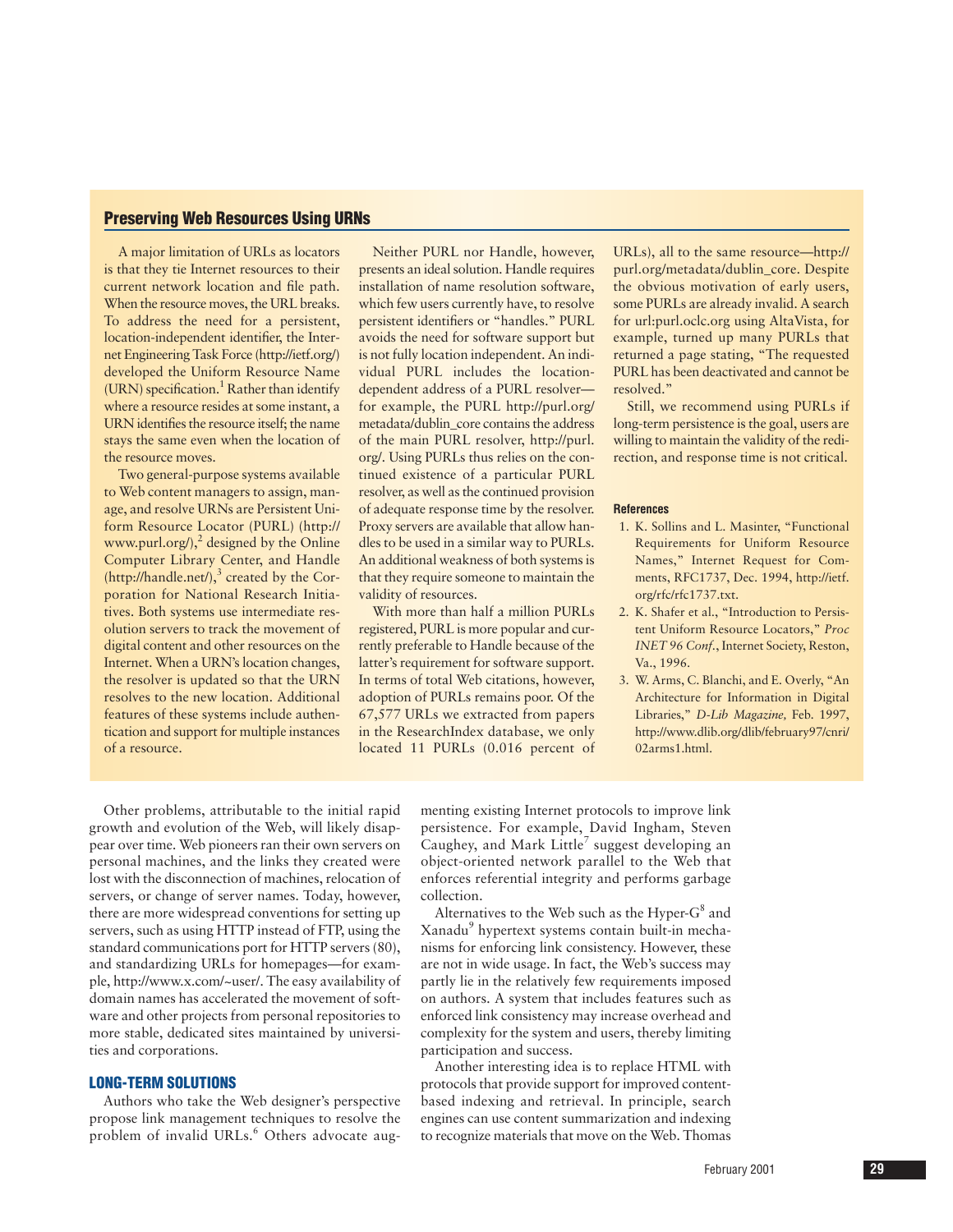**Even when a Web citation's location is stable, its contents can change so that subsequent readers may not view the exact same cited material.**

Phelps and Robert Wilensky<sup>10</sup> have shown that a small set of words can serve as unique identifiers for most Internet documents. These words can be used to augment URLs and thereby help locate mobile documents.

Substituting persistent, location-independent Uniform Resource Names (URNs) for URLs is a promising solution (as shown in the sidebar, "Preserving Web Resources Using URNs"). However, to date relatively few researchers have adopted this syntax in their Web citations. Various public systems exist to name and manage URNs such as the Persistent Uniform Resource Locator (PURL) system and the

Handle system, but they require human maintenance and, in some cases, retrofitting Internet software.

Even when a Web citation's location is stable, its contents can change so that subsequent readers may not view the exact same cited material. One way to address this issue is to periodically archive the entire Web, as Brewster Kahle does in his Internet Archive (http://www.archive.org/). However, the efficacy of this approach is unclear. Alexa Internet (http://www. alexa.com/), which creates Internet navigation software and studies trends in Web content and behavior, estimates that Web pages disappear after an average time of only 75 days. Further, many pages can change during the large amount of time required to take a snapshot of the Web.

Another related issue is that the software or hardware required to read specific data formats may become unavailable or difficult to access.

Other efforts to improve Web permanence include NECI's Intermemory project,<sup>11</sup> which aims to create highly survivable and available storage systems using widely distributed processors that, individually, may be unreliable and untrustworthy (http://www. intermemory.org/). Stanford University's LOCKSS (Lots of Copies Keeps Stuff Safe)<sup>12</sup> system is an effort by multiple libraries to work together to redundantly cache copies of specific documents (http://lockss. stanford.edu/).

# **IMPROVING CITATION PRACTICES**

All of these approaches can at best redirect attention to material that has moved but not disappeared. Although few critical resources cited in computer science articles appear to have been lost to date, we believe that improving citation practices is necessary to minimize future information loss. Based on our experiences labeling missing URLs, we recommend several citation practices to make it easier for future readers to relocate information that may move:

• Provide formal citations along with URL citations whenever possible, but include valuable URL citations even when formal citations are unavailable. The loss of *some* links over time is preferable to depriving readers of *all* links. Even when formal citations are available, providing an accompanying URL can significantly improve the information's accessibility.

• Provide enough context information so that readers can pose adequate search engine queries to track down invalid links. For example, when giving the URL for a preprint, provide the document's full title along with full details of the authors—instead of, say, using "et al." We found many examples of URLs for which the contents could not be inferred from the context.

In the case of URLs that cite repositories controlled by the author:

- Place materials in a reliable central repository such as a preprint or software archive. This is particularly important for links to complete versions of papers, omitted proofs, and supporting data or results.
- Name the repository and include the name in citations. This name is then available for later searches. For software distributions, include a file with the name of the software package; some search engines may index the filename. Provide a documented homepage for software and establish a domain name.
- When referencing software or software manuals, reference a URL for the entire project rather than URLs for specific software or manual versions. Version files frequently become unavailable after updating of the software or manual.
- Avoid URLs that depend on a personal directory, specific machine, or subnet name.

 $\mathbf{\Sigma}$  believe that it is impractical in the long term to expect individuals or small organizations to provide persistent access to online resources. Such material will probably ultimately move or disappear. The general problem of persistence and disappearance requires a combination of technical solutions and peer policies. Professional societies such as the IEEE and the ACM, and funding agencies such as the NSF, could help by proposing and enforcing acceptable standards for citations. Ideally, all cited materials—but especially those important to building on or verifying research would be available from a stable site mirrored worldwide such as the Netlib Repository (http://www. netlib.org/). These societies and agencies could sponsor or host preprint and software repositories, or at least request that authors use appropriate repositories when possible. ✸